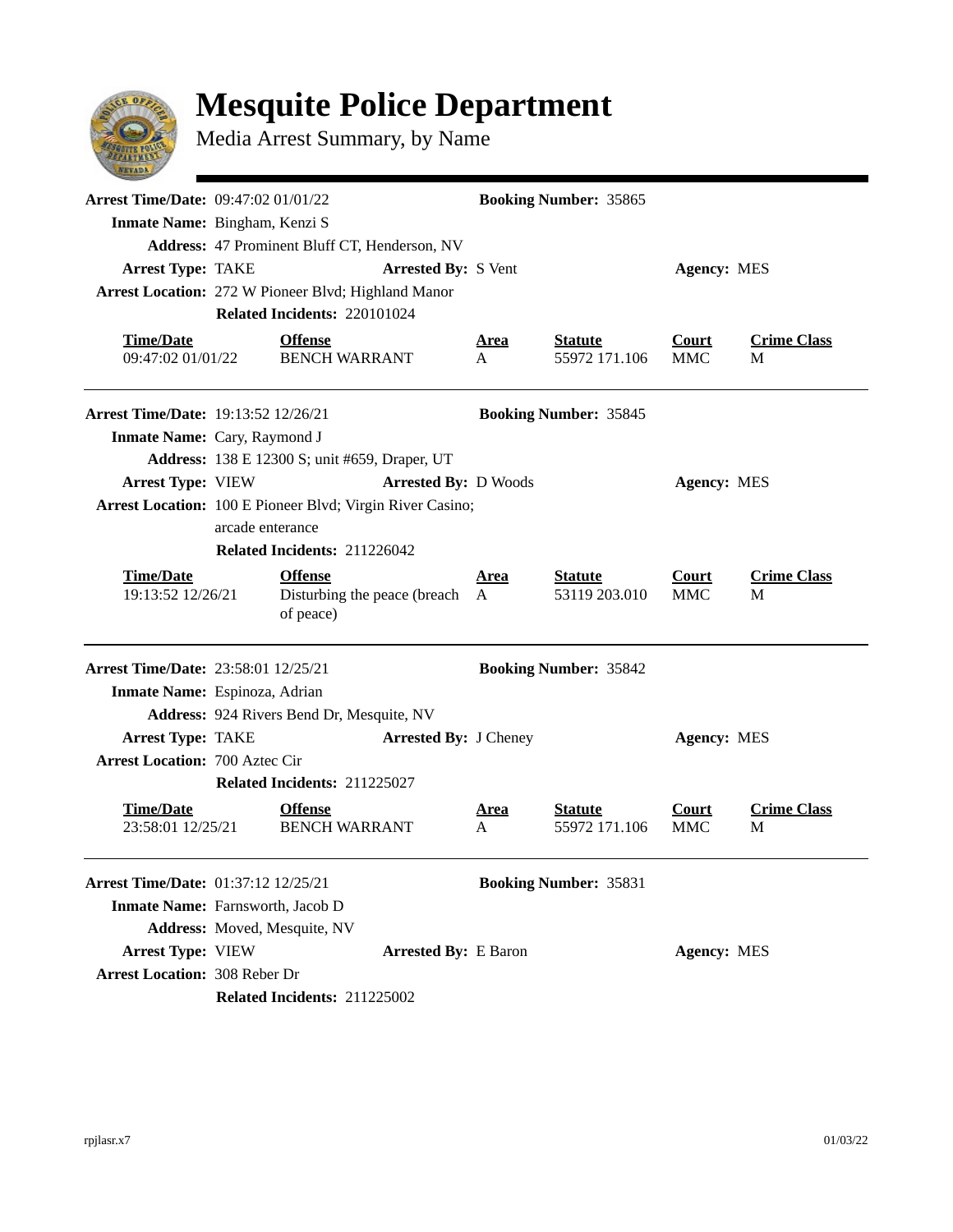| <b>Time/Date</b><br>01:37:12 12/25/21<br>01:37:12 12/25/21 |  | <b>Offense</b><br><b>DOMESTIC BATTERY</b><br>Trespass, not amounting to<br>burglary                                                         | <u>Area</u><br>B<br>B       | <b>Statute</b><br>61568 5-1-15-4<br>53166 207.200 | <b>Court</b><br><b>MMC</b><br><b>MMC</b> | <b>Crime Class</b><br>M<br>M |  |
|------------------------------------------------------------|--|---------------------------------------------------------------------------------------------------------------------------------------------|-----------------------------|---------------------------------------------------|------------------------------------------|------------------------------|--|
| <b>Arrest Time/Date: 04:35:03 12/25/21</b>                 |  |                                                                                                                                             |                             | <b>Booking Number: 35840</b>                      |                                          |                              |  |
| Inmate Name: Gossard, William T                            |  |                                                                                                                                             |                             |                                                   |                                          |                              |  |
|                                                            |  | Address: 82 W 700 S, St George, UT                                                                                                          |                             |                                                   |                                          |                              |  |
| <b>Arrest Type: VIEW</b>                                   |  | <b>Arrested By: S Bruehl</b>                                                                                                                |                             |                                                   | <b>Agency: MES</b>                       |                              |  |
|                                                            |  | Arrest Location: 100 E Pioneer Blvd; Virgin River Casino<br>Related Incidents: 211225006                                                    |                             |                                                   |                                          |                              |  |
| <b>Time/Date</b><br>04:35:03 12/25/21                      |  | <b>Offense</b><br>Obtain or possess credit or<br>debit card without cardholders<br>consent                                                  | <u>Area</u><br>$\mathsf{A}$ | <b>Statute</b><br>50790 205.690                   | <b>Court</b><br><b>MJC</b>               | <b>Crime Class</b><br>F      |  |
| 04:35:03 12/25/21                                          |  | Obtain and use personal<br>identity information of another<br>to harm or for unlawful<br>purpose                                            | A                           | 50690 205.463.1 MJC                               |                                          | $\mathbf{F}$                 |  |
| 04:35:03 12/25/21                                          |  | FRAUDULENT USE OF<br><b>CREDIT OR DEBIT CARD</b><br>OR IDENTIFYING<br><b>INFORMATION ON CARD</b><br>WITH THE INTENT TO<br><b>DEFRAUD</b>    | A                           | 50796 205.760.1 MJC                               |                                          | $\mathbf{F}$                 |  |
| 04:35:03 12/25/21                                          |  | POSSESS SCHEDULE I OR A<br><b>II CONTROLLED</b><br><b>SUBSTANCE LESS THAN</b><br>14 GRAMS, FIRST OR<br><b>SECOND OFFENSE</b>                |                             | 62073 453.336.2AMJC                               |                                          | $\mathbf{F}$                 |  |
| 04:35:03 12/25/21                                          |  | Use or possess drug<br>paraphernalia                                                                                                        | A                           | 51339 453.566                                     | <b>MJC</b>                               | M                            |  |
| Arrest Time/Date: 20:27:36 12/30/21                        |  |                                                                                                                                             |                             | <b>Booking Number: 35857</b>                      |                                          |                              |  |
| Inmate Name: Graham, Deanna L                              |  |                                                                                                                                             |                             |                                                   |                                          |                              |  |
|                                                            |  | Address: 3203 Old Pioneer Rd, Littlefield, AZ                                                                                               |                             |                                                   |                                          |                              |  |
| <b>Arrest Type: VIEW</b>                                   |  | <b>Arrested By: J Cheney</b>                                                                                                                |                             |                                                   | <b>Agency: MES</b>                       |                              |  |
|                                                            |  | Arrest Location: 370 N Sandhill Blvd; Smiths Express                                                                                        |                             |                                                   |                                          |                              |  |
| Related Incidents: 211230064                               |  |                                                                                                                                             |                             |                                                   |                                          |                              |  |
| <b>Time/Date</b><br>20:27:36 12/30/21                      |  | <b>Offense</b><br>DRIVING UNDER THE<br><b>INFLUENCE OF ALCOHOL</b><br>AND/OR CONTROLLED OR<br>PROHIBITED SUBSTANCE,<br><b>FIRST OFFENSE</b> | <u>Area</u><br>B            | <b>Statute</b><br>53900 484C.110                  | <b>Court</b><br><b>MMC</b>               | <b>Crime Class</b><br>M      |  |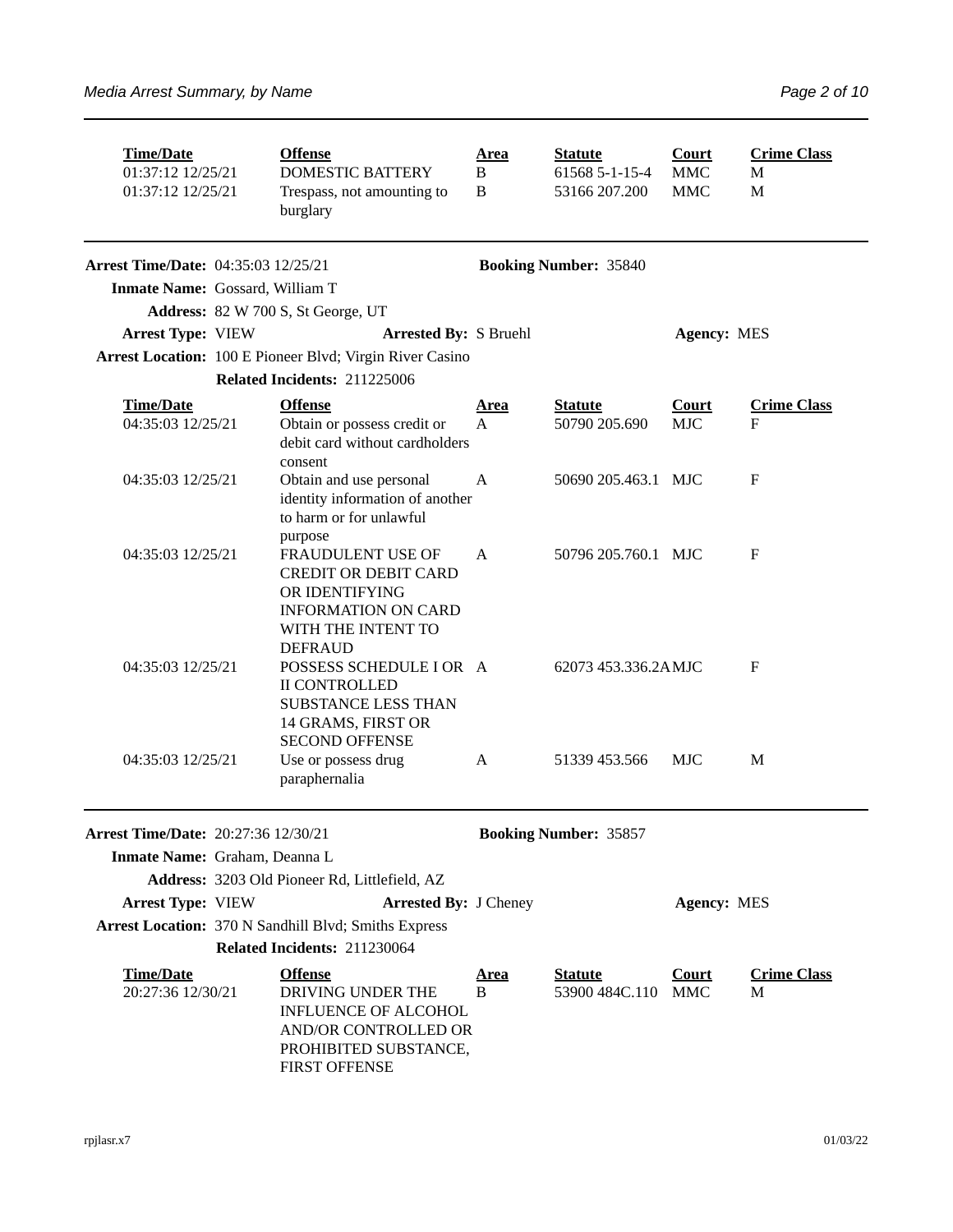| Arrest Time/Date: 14:14:19 12/27/21                      |                              |                                                                                                                        | <b>Booking Number: 35850</b> |                                        |                                                                                  |                           |  |
|----------------------------------------------------------|------------------------------|------------------------------------------------------------------------------------------------------------------------|------------------------------|----------------------------------------|----------------------------------------------------------------------------------|---------------------------|--|
| Inmate Name: Hallock, Madison C                          |                              |                                                                                                                        |                              |                                        |                                                                                  |                           |  |
|                                                          |                              | Address: 5665 S Hollywood Blvd; Unit 325, Las Vegas, NV                                                                |                              |                                        |                                                                                  |                           |  |
| <b>Arrest Type: VIEW</b>                                 |                              | <b>Arrested By: M Diaz</b>                                                                                             |                              |                                        | <b>Agency: MES</b>                                                               |                           |  |
|                                                          |                              | Arrest Location: 1499 Falcon Ridge Pkwy; Conestoga                                                                     |                              |                                        |                                                                                  |                           |  |
|                                                          | Golf Club                    |                                                                                                                        |                              |                                        |                                                                                  |                           |  |
|                                                          | Related Incidents: 211227033 |                                                                                                                        |                              |                                        |                                                                                  |                           |  |
| <b>Time/Date</b><br>14:14:19 12/27/21                    |                              | <b>Offense</b><br>BUY, POSSESS, RECEIVE<br>OR WITHHOLD STOLEN<br>PROPERTY, VALUE \$1200<br><b>BUT LESS THAN \$5000</b> | <u>Area</u><br>A             | <b>Statute</b><br>61988 205.275.2B MJC | Court                                                                            | <b>Crime Class</b><br>F   |  |
| 14:14:19 12/27/21                                        |                              | Conspiracy to commit burglary A                                                                                        |                              | 50445 205.060.2 MJC                    |                                                                                  | <b>GM</b>                 |  |
| <b>Arrest Time/Date: 14:15:01 12/31/21</b>               |                              |                                                                                                                        |                              | <b>Booking Number: 35862</b>           |                                                                                  |                           |  |
| Inmate Name: Harrison, Christopher R                     |                              |                                                                                                                        |                              |                                        |                                                                                  |                           |  |
|                                                          |                              | Address: 75 Keunzli st, Reno, NV                                                                                       |                              |                                        |                                                                                  |                           |  |
| <b>Arrest Type: VIEW</b><br><b>Arrested By: J Gleave</b> |                              |                                                                                                                        |                              |                                        | <b>Agency: MES</b>                                                               |                           |  |
| <b>Arrest Location: 275 Mesa Blvd</b>                    |                              |                                                                                                                        |                              |                                        |                                                                                  |                           |  |
|                                                          |                              | Related Incidents: 211229026                                                                                           |                              |                                        |                                                                                  |                           |  |
| <b>Time/Date</b><br>**********/**/**                     |                              | <b>Offense</b><br><b>BURGLARY OF A</b><br><b>BUSINESS, FIRST OFFENSE</b>                                               |                              | <b>Statute</b>                         | <b>Crime Class</b><br>Court<br>61938 205.060.1B MJC<br>$\boldsymbol{\mathrm{F}}$ |                           |  |
| ******** **/**/**                                        |                              | <b>GRAND LARCENY, VALUE 15</b><br>\$1200 BUT LESS THAN<br>\$5000                                                       |                              | 62130 202.222.2AMJC                    |                                                                                  | $\mathbf{F}$              |  |
| <b>Arrest Time/Date: 16:04:26 01/01/22</b>               |                              |                                                                                                                        |                              | <b>Booking Number: 35866</b>           |                                                                                  |                           |  |
| Inmate Name: Harrison, Jasmin L                          |                              |                                                                                                                        |                              |                                        |                                                                                  |                           |  |
|                                                          |                              | Address: 5960 Pamilla, North Las Vegas, NV                                                                             |                              |                                        |                                                                                  |                           |  |
| <b>Arrest Type: VIEW</b>                                 |                              | <b>Arrested By: S Vent</b>                                                                                             |                              |                                        | <b>Agency: MES</b>                                                               |                           |  |
|                                                          |                              | Arrest Location: 100 E Pioneer Blvd; Virgin River Casino                                                               |                              |                                        |                                                                                  |                           |  |
|                                                          |                              | Related Incidents: 220101036                                                                                           |                              |                                        |                                                                                  |                           |  |
| <b>Time/Date</b>                                         |                              | <b>Offense</b>                                                                                                         | <u>Area</u>                  | <b>Statute</b>                         | <b>Court</b>                                                                     | <b>Crime Class</b>        |  |
| 16:04:26 01/01/22                                        |                              | <b>POSSESS BURGLARY</b><br><b>TOOLS</b>                                                                                | A                            | 50441 205.080                          | <b>MJC</b>                                                                       | GM                        |  |
| 16:04:26 01/01/22                                        |                              | Use or possess drug<br>paraphernalia                                                                                   | A                            | 51339 453.566                          | <b>MJC</b>                                                                       | M                         |  |
| 16:04:26 01/01/22                                        |                              | BUY, POSSESS, RECEIVE<br>OR WITHHOLD STOLEN<br>PROPERTY, VALUE \$5000<br>BUT LESS THAN \$25,000                        | A                            | 61991 205.275.2C MJC                   |                                                                                  | $\boldsymbol{\mathrm{F}}$ |  |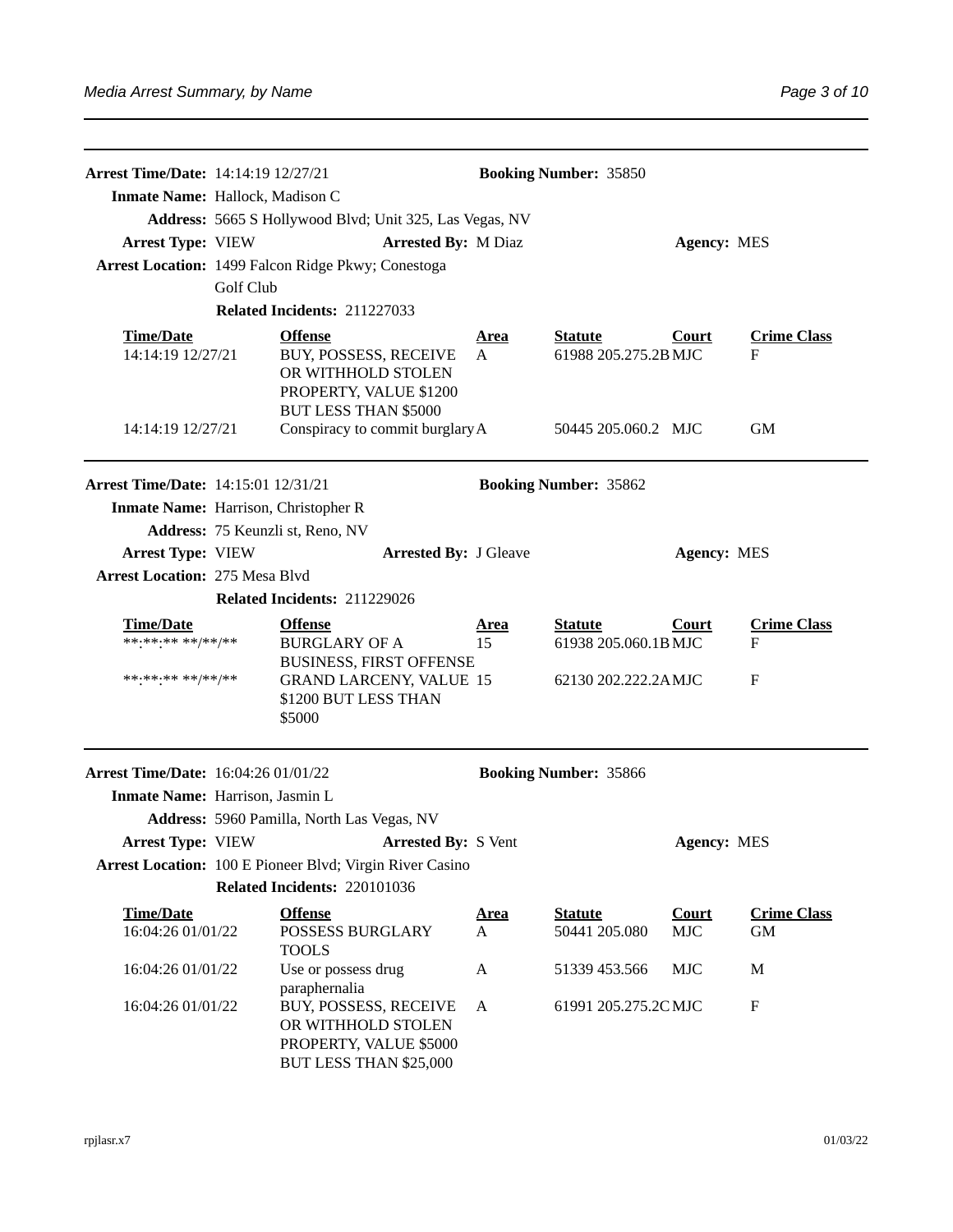| <b>Time/Date</b><br>16:04:26 01/01/22                    |                                                         | <b>Offense</b><br>POSSESS SCHEDULE I OR A<br><b>II CONTROLLED</b><br><b>SUBSTANCE LESS THAN</b><br>14 GRAMS, FIRST OR<br><b>SECOND OFFENSE</b> | <b>Statute</b><br><b>Area</b><br>62073 453.336.2AMJC |                                        | Court                      | <b>Crime Class</b><br>F |  |  |  |
|----------------------------------------------------------|---------------------------------------------------------|------------------------------------------------------------------------------------------------------------------------------------------------|------------------------------------------------------|----------------------------------------|----------------------------|-------------------------|--|--|--|
| <b>Arrest Time/Date: 20:51:58 12/31/21</b>               |                                                         |                                                                                                                                                |                                                      | <b>Booking Number: 35864</b>           |                            |                         |  |  |  |
| Inmate Name: Hohlbein, Maximilian D                      |                                                         |                                                                                                                                                |                                                      |                                        |                            |                         |  |  |  |
|                                                          |                                                         | Address: 8201 Greenwood Ave N, Seattle, WA                                                                                                     |                                                      |                                        |                            |                         |  |  |  |
| <b>Arrest Type: SUMC</b>                                 |                                                         | <b>Arrested By: J Goodsell</b>                                                                                                                 |                                                      |                                        | <b>Agency: MES</b>         |                         |  |  |  |
|                                                          |                                                         | Arrest Location: 950 W Mesquite Blvd; CasaBlanca                                                                                               |                                                      |                                        |                            |                         |  |  |  |
|                                                          |                                                         | Related Incidents: 211231048                                                                                                                   |                                                      |                                        |                            |                         |  |  |  |
| <b>Time/Date</b><br>20:51:58 12/31/21                    |                                                         | <b>Offense</b><br>Disturbing the peace (breach C<br>of peace)                                                                                  | <u>Area</u>                                          | <b>Statute</b><br>53119 203.010        | Court<br><b>MMC</b>        | <b>Crime Class</b><br>M |  |  |  |
| Arrest Time/Date: 01:00:01 12/26/21                      |                                                         |                                                                                                                                                |                                                      | <b>Booking Number: 35843</b>           |                            |                         |  |  |  |
| <b>Inmate Name:</b> Jeppson, Taylor R                    |                                                         |                                                                                                                                                |                                                      |                                        |                            |                         |  |  |  |
|                                                          | Address: 790 N 2720 E; Unit 26, Washington, UT          |                                                                                                                                                |                                                      |                                        |                            |                         |  |  |  |
|                                                          | <b>Arrest Type: SUMC</b><br><b>Arrested By: E Baron</b> |                                                                                                                                                |                                                      |                                        | <b>Agency: MES</b>         |                         |  |  |  |
| Arrest Location: 100 E Pioneer Blvd; Virgin River Casino |                                                         |                                                                                                                                                |                                                      |                                        |                            |                         |  |  |  |
|                                                          |                                                         | Related Incidents: 211226002                                                                                                                   |                                                      |                                        |                            |                         |  |  |  |
| <b>Time/Date</b><br>01:00:01 12/26/21                    |                                                         | <b>Offense</b><br>Trespass, not amounting to<br>burglary                                                                                       | <u>Area</u><br>A                                     | <b>Statute</b><br>53166 207.200        | <b>Court</b><br><b>MMC</b> | <b>Crime Class</b><br>M |  |  |  |
| <b>Arrest Time/Date: 14:14:19 12/27/21</b>               |                                                         |                                                                                                                                                |                                                      | <b>Booking Number: 35849</b>           |                            |                         |  |  |  |
| Inmate Name: Julian, Emmett L III                        |                                                         |                                                                                                                                                |                                                      |                                        |                            |                         |  |  |  |
|                                                          |                                                         | Address: 2122 Polynesia Cir; Unit 275, Henderson, NV                                                                                           |                                                      |                                        |                            |                         |  |  |  |
|                                                          |                                                         | Arrest Type: VIEW <b>Arrested By: M Diaz</b>                                                                                                   |                                                      |                                        | <b>Agency: MES</b>         |                         |  |  |  |
|                                                          |                                                         | Arrest Location: 1499 Falcon Ridge Pkwy; Conestoga                                                                                             |                                                      |                                        |                            |                         |  |  |  |
|                                                          | Golf Club                                               |                                                                                                                                                |                                                      |                                        |                            |                         |  |  |  |
|                                                          |                                                         | Related Incidents: 211227033                                                                                                                   |                                                      |                                        |                            |                         |  |  |  |
| <b>Time/Date</b><br>14:14:19 12/27/21                    |                                                         | <b>Offense</b><br><b>BURGLARY OF A</b><br><b>BUSINESS, FIRST OFFENSE</b>                                                                       | <u>Area</u><br>A                                     | <b>Statute</b><br>61938 205.060.1B MJC | <b>Court</b>               | <b>Crime Class</b><br>F |  |  |  |
| 14:14:19 12/27/21                                        |                                                         | BUY, POSSESS, RECEIVE<br>OR WITHHOLD STOLEN<br>PROPERTY, VALUE \$1200<br>BUT LESS THAN \$5000                                                  | A                                                    | 61988 205.275.2B MJC                   |                            | $\rm F$                 |  |  |  |
| 14:14:19 12/27/21                                        |                                                         | POSSESS SCHEDULE I OR A<br>II CONTROLLED                                                                                                       |                                                      | 62073 453.336.2AMJC                    |                            | $\mathbf{F}$            |  |  |  |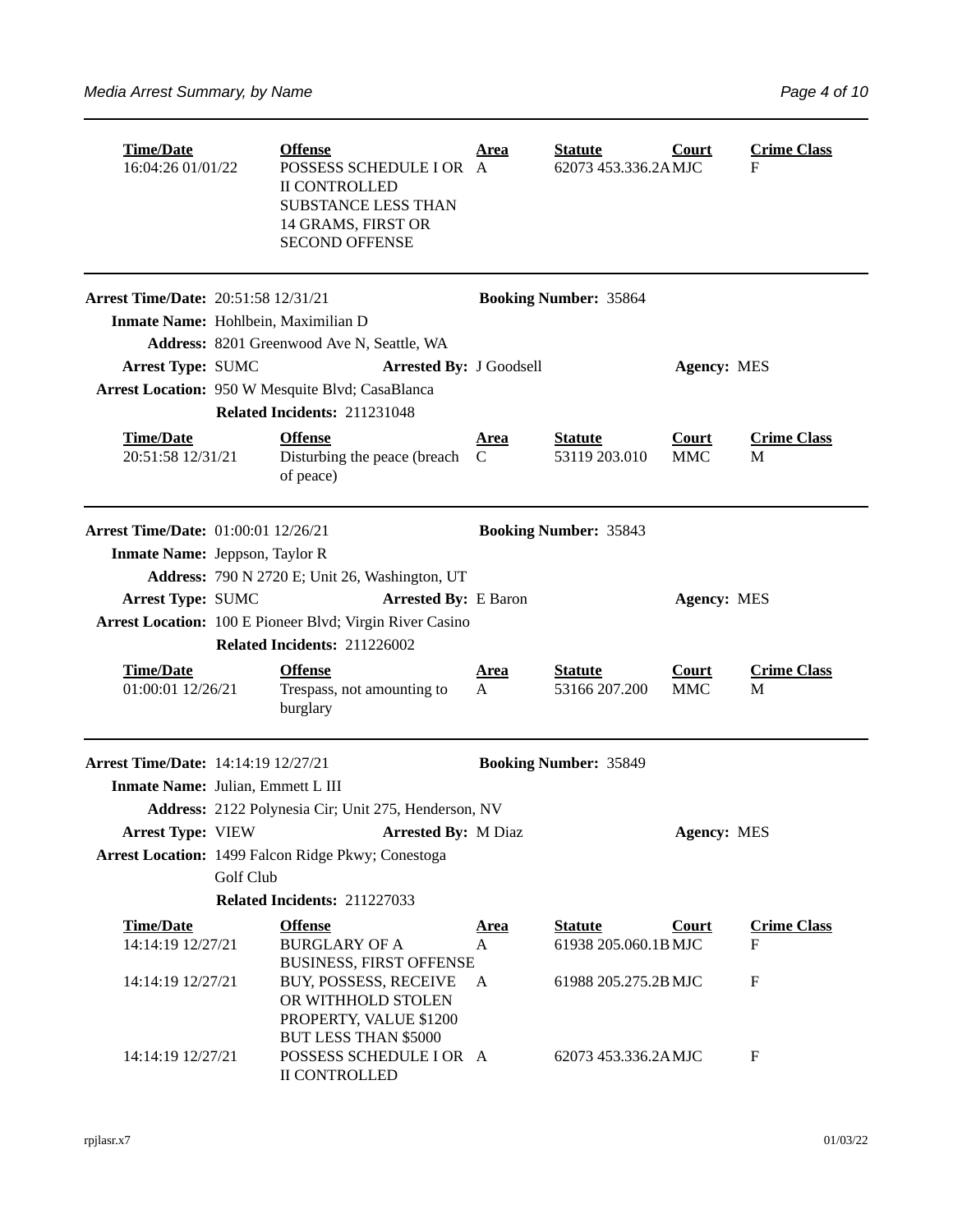| <b>Time/Date</b>                                                    |  | <b>Offense</b><br><b>SUBSTANCE LESS THAN</b><br>14 GRAMS, FIRST OR                       | <u>Area</u>                  | <b>Statute</b>                  | <b>Court</b>               | <b>Crime Class</b>      |  |  |
|---------------------------------------------------------------------|--|------------------------------------------------------------------------------------------|------------------------------|---------------------------------|----------------------------|-------------------------|--|--|
| 14:14:19 12/27/21                                                   |  | <b>SECOND OFFENSE</b><br><b>POSSESS BURGLARY</b><br><b>TOOLS</b>                         | A                            | 50441 205.080                   | <b>MJC</b>                 | <b>GM</b>               |  |  |
| 14:14:19 12/27/21                                                   |  | Use or possess drug<br>paraphernalia                                                     | A                            | 51339 453.566                   | <b>MJC</b>                 | M                       |  |  |
| <b>Arrest Time/Date: 07:20:01 12/26/21</b>                          |  |                                                                                          | <b>Booking Number: 35844</b> |                                 |                            |                         |  |  |
| Inmate Name: Lewis, Terrill W                                       |  |                                                                                          |                              |                                 |                            |                         |  |  |
|                                                                     |  | Address: 113 Rowan Dr, Caliente, NV                                                      |                              |                                 |                            |                         |  |  |
| <b>Arrest Type: SUMC</b>                                            |  | <b>Arrested By: R Longman</b>                                                            |                              |                                 | <b>Agency: MES</b>         |                         |  |  |
|                                                                     |  | Arrest Location: 100 E Pioneer Blvd; Virgin River Casino<br>Related Incidents: 211226015 |                              |                                 |                            |                         |  |  |
| <b>Time/Date</b><br><b>Offense</b><br>07:20:01 12/26/21<br>burglary |  | Trespass, not amounting to                                                               | <u>Area</u><br>A             | <b>Statute</b><br>53166 207.200 | <b>Court</b><br><b>MMC</b> | <b>Crime Class</b><br>M |  |  |
| <b>Arrest Time/Date: 19:42:18 12/25/21</b>                          |  |                                                                                          |                              | <b>Booking Number: 35841</b>    |                            |                         |  |  |
| <b>Inmate Name: Maez-Ripley, Janice</b>                             |  |                                                                                          |                              |                                 |                            |                         |  |  |
|                                                                     |  | Address: 3829 E Nova Ct, St George, UT                                                   |                              |                                 |                            |                         |  |  |
| <b>Arrest Type: SUMC</b>                                            |  | <b>Arrested By: C Campos</b>                                                             | <b>Agency: MES</b>           |                                 |                            |                         |  |  |
|                                                                     |  | Arrest Location: 950 W Mesquite Blvd; CasaBlanca                                         |                              |                                 |                            |                         |  |  |
|                                                                     |  | Related Incidents: 211225022                                                             |                              |                                 |                            |                         |  |  |
| <b>Time/Date</b><br>19:42:18 12/25/21                               |  | <b>Offense</b><br>Trespass, not amounting to<br>burglary                                 | <u>Area</u><br>$\mathsf{C}$  | <b>Statute</b><br>53166 207.200 | <b>Court</b><br><b>MMC</b> | <b>Crime Class</b><br>M |  |  |
| Arrest Time/Date: 21:51:36 01/01/22                                 |  |                                                                                          |                              | <b>Booking Number: 35867</b>    |                            |                         |  |  |
| Inmate Name: Manitz, Zachary W                                      |  |                                                                                          |                              |                                 |                            |                         |  |  |
|                                                                     |  | Address: 163 Cottonwood Dr, Mesquite, NV                                                 |                              |                                 |                            |                         |  |  |
| <b>Arrest Type: SUMC</b>                                            |  | <b>Arrested By: D Woods</b>                                                              |                              |                                 | <b>Agency: MES</b>         |                         |  |  |
|                                                                     |  | Arrest Location: 100 E Pioneer Blvd; Virgin River Casino                                 |                              |                                 |                            |                         |  |  |
|                                                                     |  | Related Incidents: 220101046                                                             |                              |                                 |                            |                         |  |  |
| <b>Time/Date</b><br>21:51:36 01/01/22                               |  | <b>Offense</b><br>Trespass, not amounting to<br>burglary                                 | <u>Area</u><br>A             | <b>Statute</b><br>53166 207.200 | <b>Court</b><br><b>MMC</b> | <b>Crime Class</b><br>M |  |  |
| Arrest Time/Date: 11:20:33 12/31/21                                 |  |                                                                                          |                              | <b>Booking Number: 35861</b>    |                            |                         |  |  |

**Inmate Name: Martinez, Bryan** 

**Address:** 3709 S Overton Rd, Scenic, AZ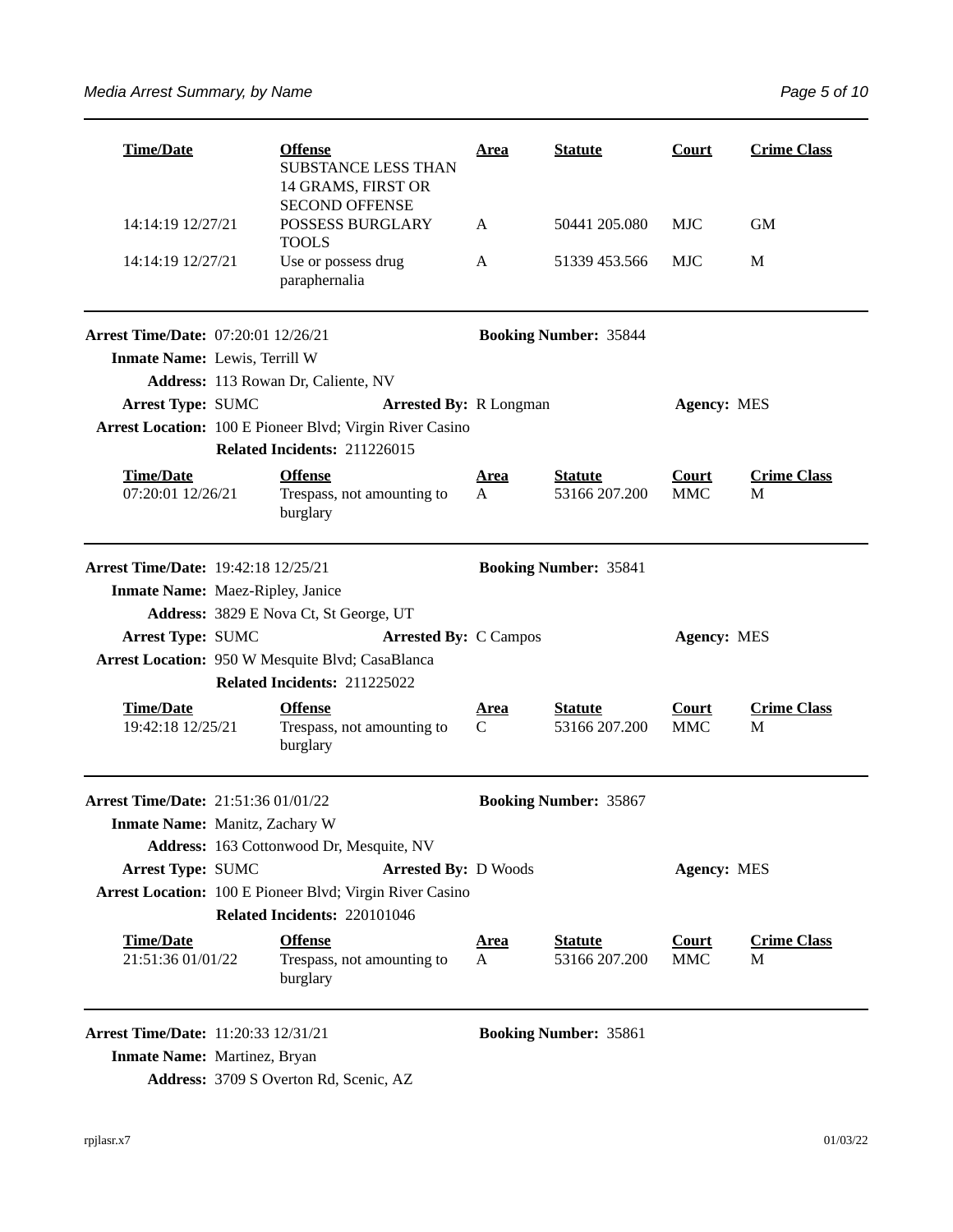| <b>Arrest Type: SUMC</b>                               |                                           | <b>Arrested By: G Garcia</b>                                                                                                             |                                                            |                                            | <b>Agency: MES</b>         |                         |
|--------------------------------------------------------|-------------------------------------------|------------------------------------------------------------------------------------------------------------------------------------------|------------------------------------------------------------|--------------------------------------------|----------------------------|-------------------------|
|                                                        | Arrest Location: SMOKEY Ln & RIVERSIDE Rd |                                                                                                                                          |                                                            |                                            |                            |                         |
|                                                        |                                           | Related Incidents: 211231018                                                                                                             |                                                            |                                            |                            |                         |
| <b>Time/Date</b><br>11:20:33 12/31/21                  |                                           | <b>Offense</b><br>OPEN ALCOHOL<br><b>CONTAINER IN</b><br><b>VEHICLE-IN PEDESTRIAN</b><br><b>SAFETY ZONE</b>                              | <b>Statute</b><br><u>Area</u><br>60399 484B.150.2 MMC<br>C |                                            | <b>Court</b>               | <b>Crime Class</b><br>M |
| 11:20:33 12/31/21                                      |                                           | UNLAWFULLY TEXT,<br>SEND OR READ DATA, OR<br>TALK WITHOUT A<br>HANDS-FREE DEVICE ON<br><b>CELL PHONE WHILE</b><br>DRIVING, FIRST OFFENSE | C                                                          | 55927 484B.165 MMC                         |                            | M                       |
| <b>Arrest Time/Date: 16:19:50 12/29/21</b>             |                                           |                                                                                                                                          |                                                            | <b>Booking Number: 35852</b>               |                            |                         |
| Inmate Name: Martinez, Ron E                           |                                           |                                                                                                                                          |                                                            |                                            |                            |                         |
|                                                        |                                           | Address: 595 N Joshua Tree Ave, Littlefield, AZ                                                                                          |                                                            |                                            |                            |                         |
| <b>Arrest Type: VIEW</b>                               |                                           | <b>Arrested By: J Gleave</b>                                                                                                             |                                                            |                                            | <b>Agency: MES</b>         |                         |
| Arrest Location: 770 Second South St; Jensen Trailside |                                           |                                                                                                                                          |                                                            |                                            |                            |                         |
|                                                        | Park                                      |                                                                                                                                          |                                                            |                                            |                            |                         |
|                                                        |                                           | Related Incidents: 211229035                                                                                                             |                                                            |                                            |                            |                         |
| <b>Time/Date</b><br>16:19:50 12/29/21                  |                                           | <b>Offense</b><br>False statement to or obstruct C<br>public officer                                                                     | <u>Area</u>                                                | <b>Statute</b><br>52312 197.190            | <b>Court</b><br><b>MMC</b> | <b>Crime Class</b><br>M |
| 16:19:50 12/29/21                                      |                                           | CONVICTED PERSON FAIL C<br>TO REGISTER WITH<br><b>LOCAL LAW</b><br><b>ENFORCEMENT WITHIN 48</b><br><b>HOURS</b>                          |                                                            | 61615 179C.100 MMC                         |                            | M                       |
| <b>Arrest Time/Date: 11:50:03 12/30/21</b>             |                                           |                                                                                                                                          |                                                            | <b>Booking Number: 35856</b>               |                            |                         |
| <b>Inmate Name:</b> Mitchell, Oscar J                  |                                           |                                                                                                                                          |                                                            |                                            |                            |                         |
|                                                        |                                           | Address: 1604 16th St; Unit 4, Des Moines, IA                                                                                            |                                                            |                                            |                            |                         |
| <b>Arrest Type: VIEW</b>                               |                                           | <b>Arrested By: A Castaneda</b>                                                                                                          |                                                            |                                            | <b>Agency: MES</b>         |                         |
|                                                        |                                           | Arrest Location: E PIONEER Blvd & OASIS Blvd                                                                                             |                                                            |                                            |                            |                         |
|                                                        |                                           | Related Incidents: 211230030                                                                                                             |                                                            |                                            |                            |                         |
| <b>Time/Date</b>                                       |                                           | <b>Offense</b>                                                                                                                           | <u>Area</u>                                                | <b>Statute</b>                             | <b>Court</b>               | <b>Crime Class</b>      |
| 11:50:03 12/30/21                                      |                                           | Assault, with use of deadly<br>weapon                                                                                                    | $\mathbf{A}$                                               | 50201 200.471.2b MJC                       |                            | F                       |
| 11:50:03 12/30/21<br>11:50:03 12/30/21                 |                                           | Harassment, first offense<br>CONVICTED PERSON FAIL A<br>TO REGISTER WITH<br>LOCAL LAW                                                    | A                                                          | 50328 200.571.2a MJC<br>61615 179C.100 MJC |                            | M<br>M                  |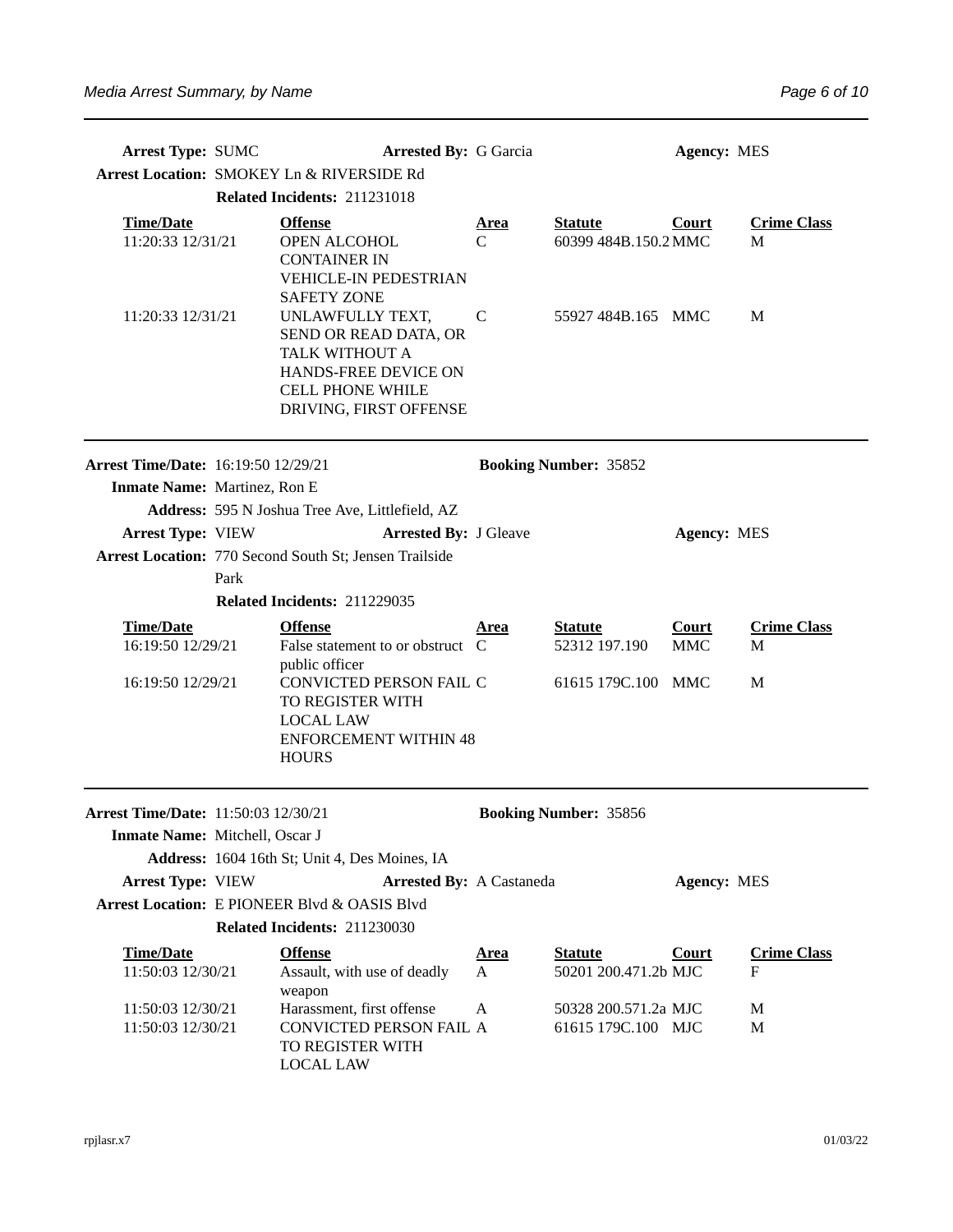| Page 7 of 10 |  |  |
|--------------|--|--|
|              |  |  |

| <b>Time/Date</b><br><b>Offense</b><br><b>ENFORCEMENT WITHIN 48</b><br><b>HOURS</b> |    | <u>Area</u>                                                                                                                                 | <b>Statute</b>   | <b>Court</b>                                     | <b>Crime Class</b>                |                              |
|------------------------------------------------------------------------------------|----|---------------------------------------------------------------------------------------------------------------------------------------------|------------------|--------------------------------------------------|-----------------------------------|------------------------------|
| <b>Arrest Time/Date: 10:26:23 12/28/21</b>                                         |    |                                                                                                                                             |                  | <b>Booking Number: 35851</b>                     |                                   |                              |
| Inmate Name: Morgan, Kaylee R                                                      |    |                                                                                                                                             |                  |                                                  |                                   |                              |
|                                                                                    |    | Address: 301 Verllonia St, Mesquite, NV                                                                                                     |                  |                                                  |                                   |                              |
| <b>Arrest Type: REMA</b>                                                           |    | <b>Arrested By: B Swanson</b>                                                                                                               |                  | Agency: MDC                                      |                                   |                              |
| <b>Arrest Location: 500 Hillside Dr</b>                                            |    |                                                                                                                                             |                  |                                                  |                                   |                              |
|                                                                                    |    | Related Incidents: 21MDC0698                                                                                                                |                  |                                                  |                                   |                              |
| <b>Time/Date</b><br>10:26:23 12/28/21                                              |    | <b>Offense</b><br>Contempt of municipal court B                                                                                             | <u>Area</u>      | <b>Statute</b><br>52459 266.570                  | <b>Court</b><br><b>MMC</b>        | <b>Crime Class</b><br>M      |
| <b>Arrest Time/Date: 18:27:00 12/26/21</b>                                         |    |                                                                                                                                             |                  | <b>Booking Number: 35847</b>                     |                                   |                              |
| Inmate Name: Navarro, Juan L Jr                                                    |    |                                                                                                                                             |                  |                                                  |                                   |                              |
|                                                                                    |    | Address: 260 Riverside Rd; unit c, Mesquite, NV                                                                                             |                  |                                                  |                                   |                              |
| Arrest Type: TAKE                                                                  |    | <b>Arrested By: R Hughes</b>                                                                                                                |                  |                                                  | <b>Agency: MES</b>                |                              |
| Arrest Location: 260 Riverside Rd; unit c                                          |    |                                                                                                                                             |                  |                                                  |                                   |                              |
|                                                                                    |    | Related Incidents: 211226040                                                                                                                |                  |                                                  |                                   |                              |
| <b>Time/Date</b><br>18:27:00 12/26/21<br>18:27:00 12/26/21                         |    | <b>Offense</b><br><b>BENCH WARRANT</b><br>False statement to or obstruct C<br>public officer                                                | <u>Area</u><br>C | <b>Statute</b><br>55972 171.106<br>52312 197.190 | <b>Court</b><br><b>MJC</b><br>MMC | <b>Crime Class</b><br>М<br>M |
| Arrest Time/Date: 03:46:15 12/25/21                                                |    |                                                                                                                                             |                  | <b>Booking Number: 35833</b>                     |                                   |                              |
| Inmate Name: Nicolas-Garcia, Cesar                                                 |    |                                                                                                                                             |                  |                                                  |                                   |                              |
|                                                                                    |    | Address: 915 Adobe Dr, Mesquite, NV                                                                                                         |                  |                                                  |                                   |                              |
| <b>Arrest Type: VIEW</b>                                                           |    | <b>Arrested By: J Cheney</b>                                                                                                                |                  |                                                  | <b>Agency: MES</b>                |                              |
|                                                                                    |    | <b>Arrest Location: W PIONEER Blvd &amp; TURTLEBACK</b>                                                                                     |                  |                                                  |                                   |                              |
|                                                                                    | Rd |                                                                                                                                             |                  |                                                  |                                   |                              |
|                                                                                    |    | Related Incidents: 211225005                                                                                                                |                  |                                                  |                                   |                              |
| <b>Time/Date</b><br>03:46:15 12/25/21                                              |    | <b>Offense</b><br>DRIVING UNDER THE<br><b>INFLUENCE OF ALCOHOL</b><br>AND/OR CONTROLLED OR<br>PROHIBITED SUBSTANCE,<br><b>FIRST OFFENSE</b> | <u>Area</u><br>A | <b>Statute</b><br>53900 484C.110                 | <b>Court</b><br><b>MMC</b>        | <b>Crime Class</b><br>M      |
| 03:46:15 12/25/21                                                                  |    | Fail to yield from stop or yield A<br>sign or yield at controlled<br>intersection                                                           |                  | 53803 484B.257 MMC                               |                                   | M                            |

**Arrest Time/Date:** 07:26:01 12/27/21 **Booking Number:** 35848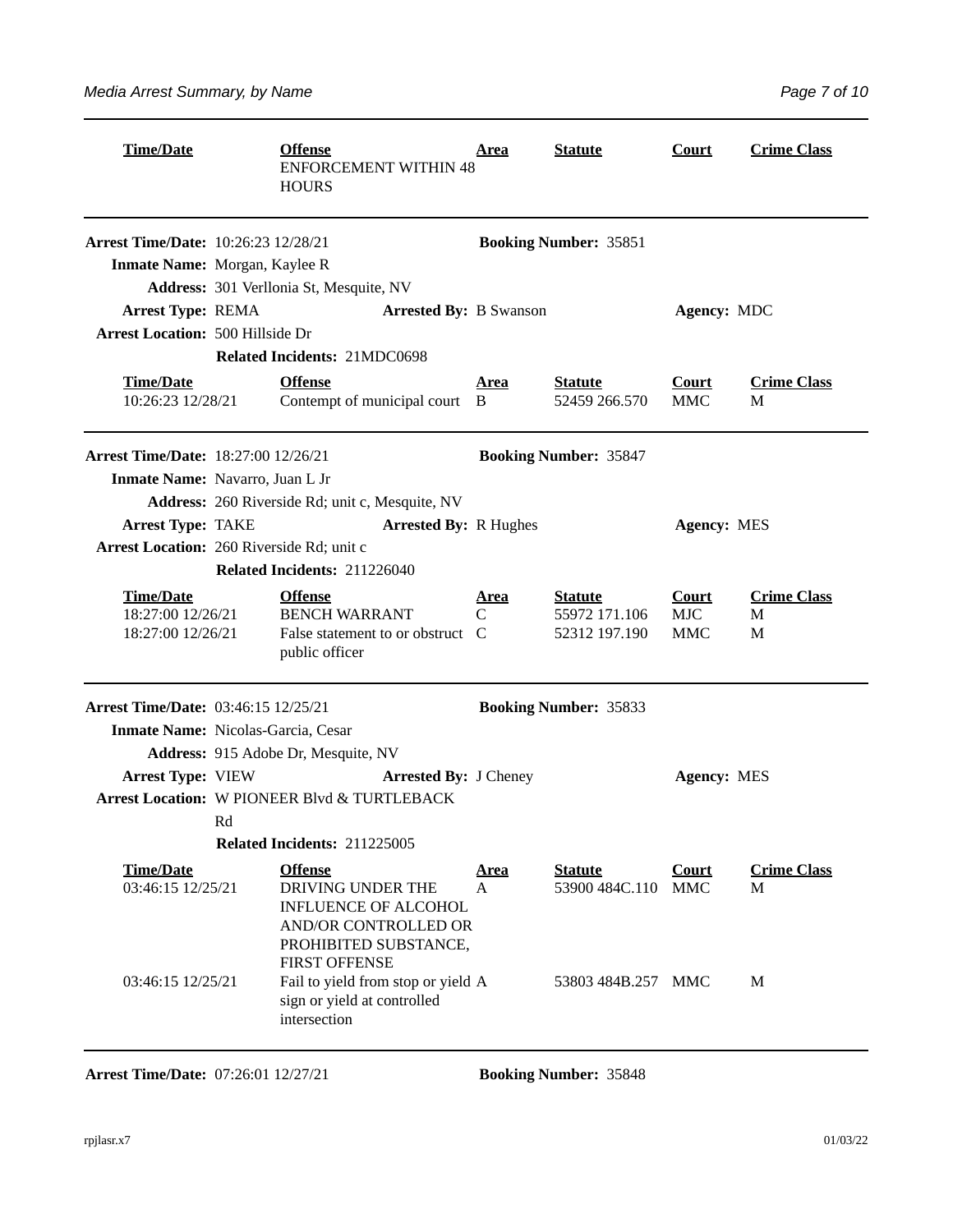|                                            | <b>Inmate Name: Perkins, Jeremy D</b>             |                                                                                                                                                            |                             |                                       |                            |                         |  |  |
|--------------------------------------------|---------------------------------------------------|------------------------------------------------------------------------------------------------------------------------------------------------------------|-----------------------------|---------------------------------------|----------------------------|-------------------------|--|--|
|                                            | Address: 1603 E Scenic Sunrise Dr, Washington, UT |                                                                                                                                                            |                             |                                       |                            |                         |  |  |
| <b>Arrest Type: TAKE</b>                   | <b>Arrested By: S Vent</b><br><b>Agency: MES</b>  |                                                                                                                                                            |                             |                                       |                            |                         |  |  |
|                                            |                                                   | Arrest Location: 100 E Pioneer Blvd; Virgin River Casino                                                                                                   |                             |                                       |                            |                         |  |  |
|                                            |                                                   | Related Incidents: 211227011                                                                                                                               |                             |                                       |                            |                         |  |  |
| <b>Time/Date</b><br>07:26:01 12/27/21      |                                                   | <b>Offense</b><br>POSSESS SCHEDULE I OR A<br><b>II CONTROLLED</b><br><b>SUBSTANCE LESS THAN</b><br>14 GRAMS, FIRST OR<br><b>SECOND OFFENSE</b>             | <u>Area</u>                 | <b>Statute</b><br>62073 453.336.2AMJC | <b>Court</b>               | <b>Crime Class</b><br>F |  |  |
| 07:26:01 12/27/21                          |                                                   | <b>BENCH WARRANT</b>                                                                                                                                       | A                           | 55972 171.106                         | MJC                        | M                       |  |  |
| <b>Arrest Time/Date: 04:35:03 12/25/21</b> |                                                   |                                                                                                                                                            |                             | <b>Booking Number: 35839</b>          |                            |                         |  |  |
| Inmate Name: Proctor, Curtis B             |                                                   |                                                                                                                                                            |                             |                                       |                            |                         |  |  |
|                                            |                                                   | Address: 82 W 700 S, St George, UT                                                                                                                         |                             |                                       |                            |                         |  |  |
| <b>Arrest Type: VIEW</b>                   |                                                   | <b>Arrested By: S Bruehl</b>                                                                                                                               |                             |                                       | <b>Agency: MES</b>         |                         |  |  |
|                                            |                                                   | Arrest Location: 100 E Pioneer Blvd; Virgin River Casino                                                                                                   |                             |                                       |                            |                         |  |  |
|                                            |                                                   | Related Incidents: 211225006                                                                                                                               |                             |                                       |                            |                         |  |  |
| <b>Time/Date</b><br>04:35:03 12/25/21      |                                                   | <b>Offense</b><br>Obtain or possess credit or<br>debit card without cardholders                                                                            | <u>Area</u><br>$\mathsf{A}$ | <b>Statute</b><br>50790 205.690       | <b>Court</b><br><b>MJC</b> | <b>Crime Class</b><br>F |  |  |
| 04:35:03 12/25/21                          |                                                   | consent<br>Obtain and use personal<br>identity information of another<br>to harm or for unlawful                                                           | A                           | 50690 205.463.1 MJC                   |                            | F                       |  |  |
| 04:35:03 12/25/21                          |                                                   | purpose<br><b>FRAUDULENT USE OF</b><br><b>CREDIT OR DEBIT CARD</b><br>OR IDENTIFYING<br><b>INFORMATION ON CARD</b><br>WITH THE INTENT TO<br><b>DEFRAUD</b> | A                           | 50796 205.760.1 MJC                   |                            | F                       |  |  |
| 04:35:03 12/25/21                          |                                                   | BUY, POSSESS, RECEIVE<br>OR WITHHOLD STOLEN<br>PROPERTY, VALUE LESS                                                                                        | A                           | 61985 205.275.2AMJC                   |                            | M                       |  |  |
| 04:35:03 12/25/21                          |                                                   | <b>THAN \$1200</b><br>POSSESS SCHEDULE I OR A<br><b>II CONTROLLED</b><br><b>SUBSTANCE LESS THAN</b><br>14 GRAMS, FIRST OR<br><b>SECOND OFFENSE</b>         |                             | 62073 453.336.2AMJC                   |                            | F                       |  |  |
| 04:35:03 12/25/21                          |                                                   | POSSESS SCHEDULE III, IV A<br>OR V CONTROLLED<br><b>SUBSTANCE LESS THAN</b><br>28 GRAMS, FIRST OR<br><b>SECOND OFFENSE</b>                                 |                             | 62086 453.336.2A MJC                  |                            | F                       |  |  |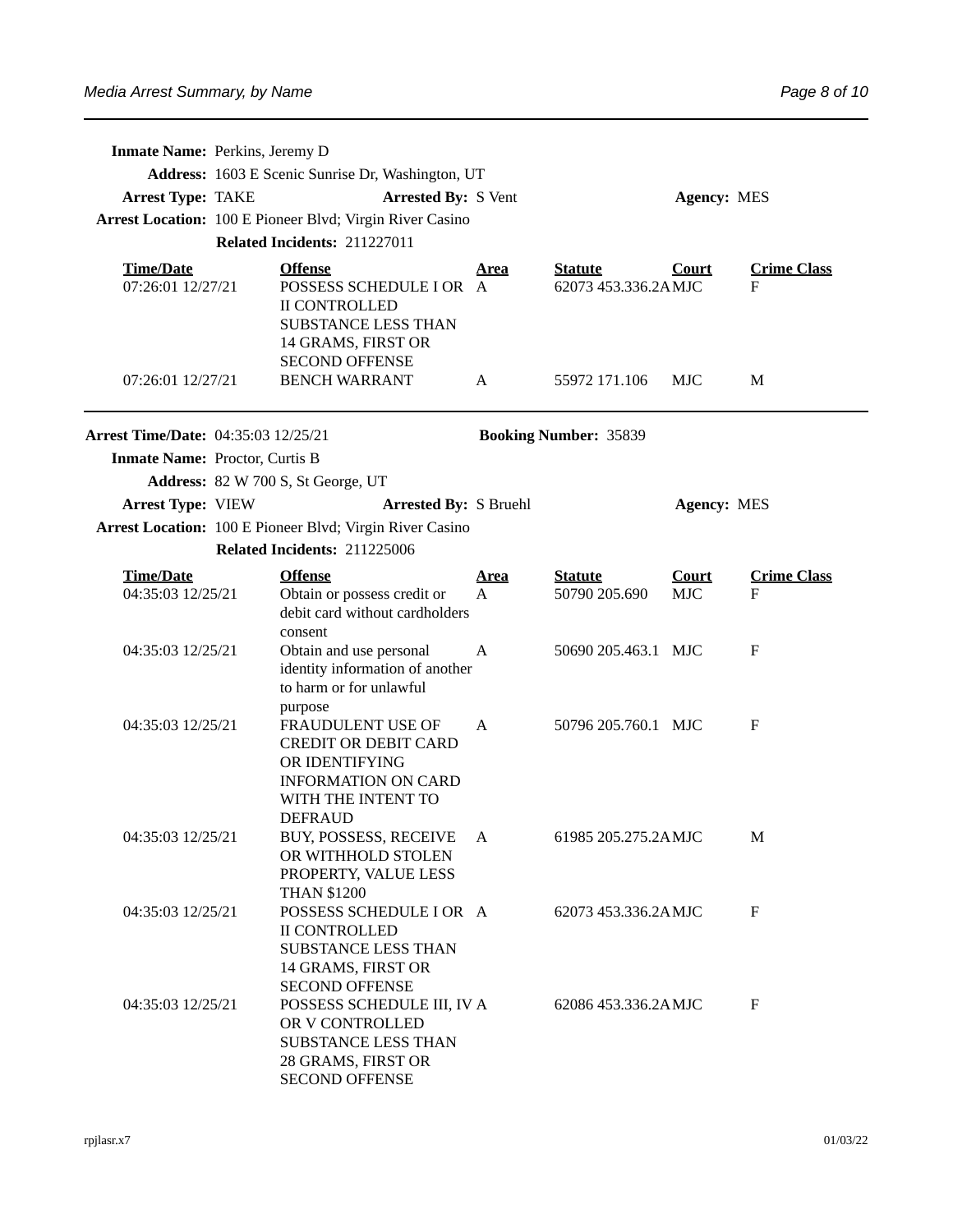| <b>Time/Date</b><br>04:35:03 12/25/21                                  |  | <b>Offense</b><br>Use or possess drug<br>paraphernalia                                                                                         | <u>Area</u><br>А             | <b>Statute</b><br>51339 453.566                       | <b>Court</b><br><b>MJC</b> | <b>Crime Class</b><br>M |  |
|------------------------------------------------------------------------|--|------------------------------------------------------------------------------------------------------------------------------------------------|------------------------------|-------------------------------------------------------|----------------------------|-------------------------|--|
| <b>Arrest Time/Date: 09:27:48 12/25/21</b>                             |  |                                                                                                                                                | <b>Booking Number: 35834</b> |                                                       |                            |                         |  |
| Inmate Name: Proctor, Curtis B                                         |  |                                                                                                                                                |                              |                                                       |                            |                         |  |
|                                                                        |  | Address: 82 W 700 S, St George, UT                                                                                                             |                              |                                                       |                            |                         |  |
| <b>Arrest Type: SUMC</b>                                               |  | <b>Arrested By: A Castaneda</b>                                                                                                                |                              |                                                       | <b>Agency: MES</b>         |                         |  |
|                                                                        |  | Arrest Location: 100 E Pioneer Blvd; Virgin River Casino                                                                                       |                              |                                                       |                            |                         |  |
|                                                                        |  | Related Incidents: 211225008                                                                                                                   |                              |                                                       |                            |                         |  |
| <b>Time/Date</b><br>09:27:48 12/25/21                                  |  | <b>Offense</b><br>Trespass, not amounting to<br>burglary                                                                                       | <u>Area</u><br>A             | <b>Statute</b><br>53166 207.200                       | <b>Court</b><br><b>MMC</b> | <b>Crime Class</b><br>M |  |
| Arrest Time/Date: 23:40:04 01/01/22                                    |  |                                                                                                                                                |                              | <b>Booking Number: 35870</b>                          |                            |                         |  |
| Inmate Name: Rhodes, Alec D                                            |  |                                                                                                                                                |                              |                                                       |                            |                         |  |
|                                                                        |  | Address: 492 N Main St; Unit 3, Parowan, UT                                                                                                    |                              |                                                       |                            |                         |  |
| <b>Arrest Type: VIEW</b>                                               |  | <b>Arrested By: D Woods</b>                                                                                                                    |                              |                                                       | <b>Agency: MES</b>         |                         |  |
| Arrest Location: 275 Mesa Blvd; Eureka Casino Hotel                    |  |                                                                                                                                                |                              |                                                       |                            |                         |  |
|                                                                        |  | Related Incidents: 220101049                                                                                                                   |                              |                                                       |                            |                         |  |
| <b>Time/Date</b><br>23:40:04 01/01/22                                  |  | <b>Offense</b><br>POSSESS SCHEDULE I OR A<br><b>II CONTROLLED</b><br><b>SUBSTANCE LESS THAN</b><br>14 GRAMS, FIRST OR<br><b>SECOND OFFENSE</b> | Area                         | <b>Statute</b><br><b>Court</b><br>62073 453.336.2AMJC |                            | <b>Crime Class</b><br>F |  |
| 23:40:04 01/01/22                                                      |  | POSSESS SCHEDULE I OR A<br><b>II CONTROLLED</b><br><b>SUBSTANCE LESS THAN</b><br>14 GRAMS, FIRST OR<br><b>SECOND OFFENSE</b>                   |                              | 62073 453.336.2AMJC                                   |                            | F                       |  |
| Arrest Time/Date: 22:08:39 12/31/21<br>Inmate Name: Rivera-Ruiz, Jorge |  |                                                                                                                                                |                              | <b>Booking Number: 35863</b>                          |                            |                         |  |
| Address: 427 S Vaughn Way, Aurora, CO                                  |  |                                                                                                                                                |                              |                                                       |                            |                         |  |
| <b>Arrest Type: VIEW</b>                                               |  | <b>Arrested By: C Campos</b>                                                                                                                   |                              |                                                       | <b>Agency: MES</b>         |                         |  |
| <b>Arrest Location: 332 Garnet Ln</b>                                  |  |                                                                                                                                                |                              |                                                       |                            |                         |  |
|                                                                        |  | Related Incidents: 211231057                                                                                                                   |                              |                                                       |                            |                         |  |
| <b>Time/Date</b>                                                       |  | <b>Offense</b>                                                                                                                                 | <u>Area</u>                  | <b>Statute</b>                                        | <b>Court</b>               | <b>Crime Class</b>      |  |
| 22:08:39 12/31/21                                                      |  | Domestic battery, first offense C                                                                                                              |                              | 50235 200.485.1a MMC                                  |                            | M                       |  |
| 22:08:39 12/31/21                                                      |  | Minor in possession of<br>alcoholic beverage in public                                                                                         | $\mathsf{C}$                 | 51396 202.020.2 MMC                                   |                            | M                       |  |
| 22:08:39 12/31/21                                                      |  | <b>Battery</b>                                                                                                                                 | $\mathsf C$                  | 50212 200.481.1AMMC                                   |                            | M                       |  |